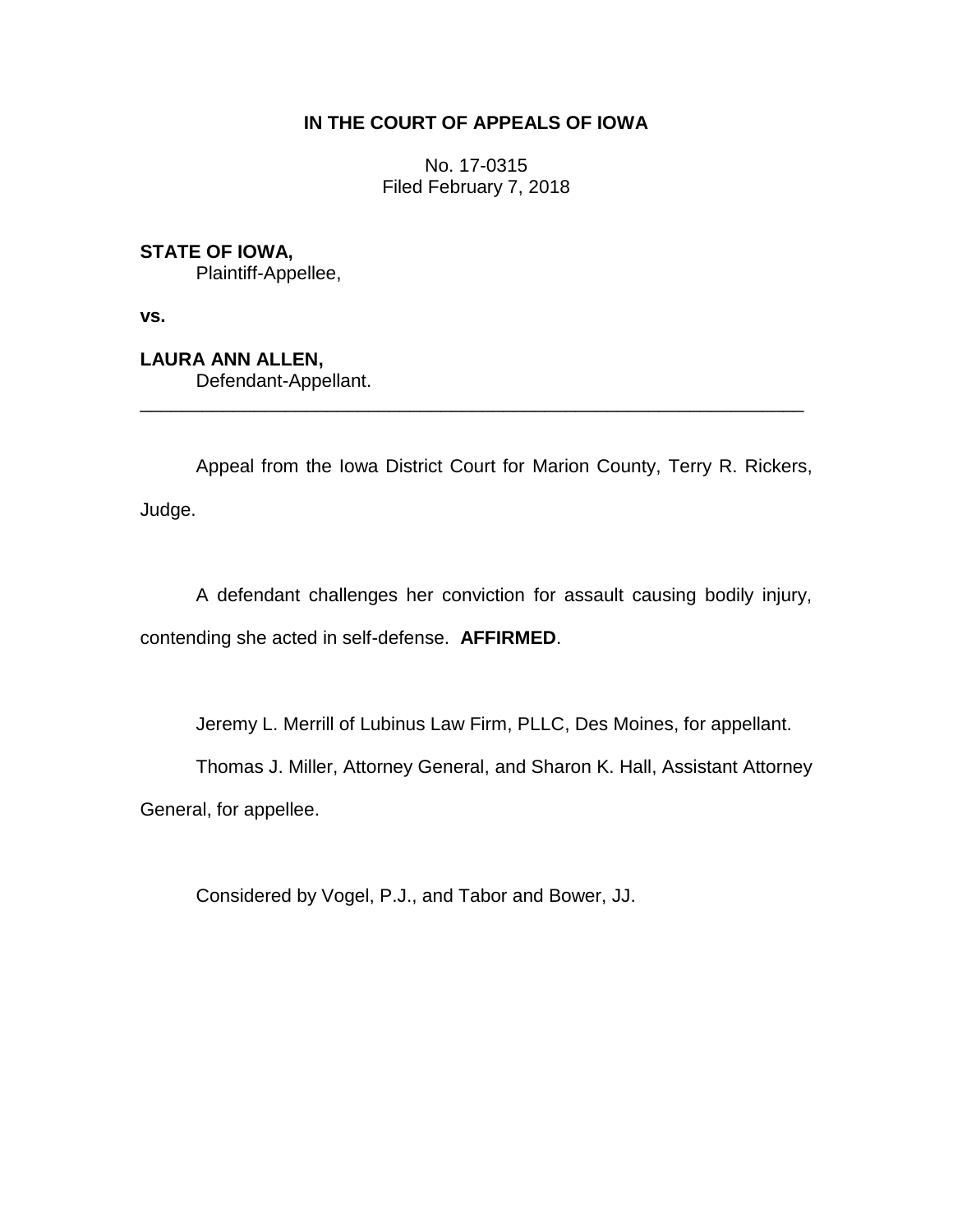## **TABOR, Judge.**

A jury found Laura Ann Allen guilty of assault causing bodily injury after hearing evidence she repeatedly punched Alicia Wright in the face, splitting open Wright's upper lip and bruising her forehead. Allen argues the State failed to offer sufficient evidence to rebut her claim of self-defense. Because the jurors were entitled to sort through the varying versions of events, we decline to upend their verdict.

### **I. Facts and Prior Proceedings**

Two couples, who had been close friends, started bickering over Facebook and sending disparaging text messages to each other into the early morning hours of November 5, 2016. One of the couples, Jeremy Moon and Alicia Wright, went to the Pleasantville home of the other couple, Richard Heck and Allen, to "talk things out." Wright knocked at the door, and Heck came storming out, chestbumping Moon.

According to the prosecution, Wright tried to get between the two men, and Allen attacked her. When Allen pushed Wright against the car, Wright lost her balance and fell to the ground. Heck eventually pulled Allen off Wright. When she stood up, Wright realized her face was bleeding and she started shouting at Allen. Meanwhile, Moon called 911 to report an assault in progress; loud yelling can be heard in the background during his conversation with the dispatcher. While Moon was on the phone, Allen started hitting Wright again. Moon recalled Allen launching three separate forays on Wright. Wright testified Allen hit her "more times than [she] could count."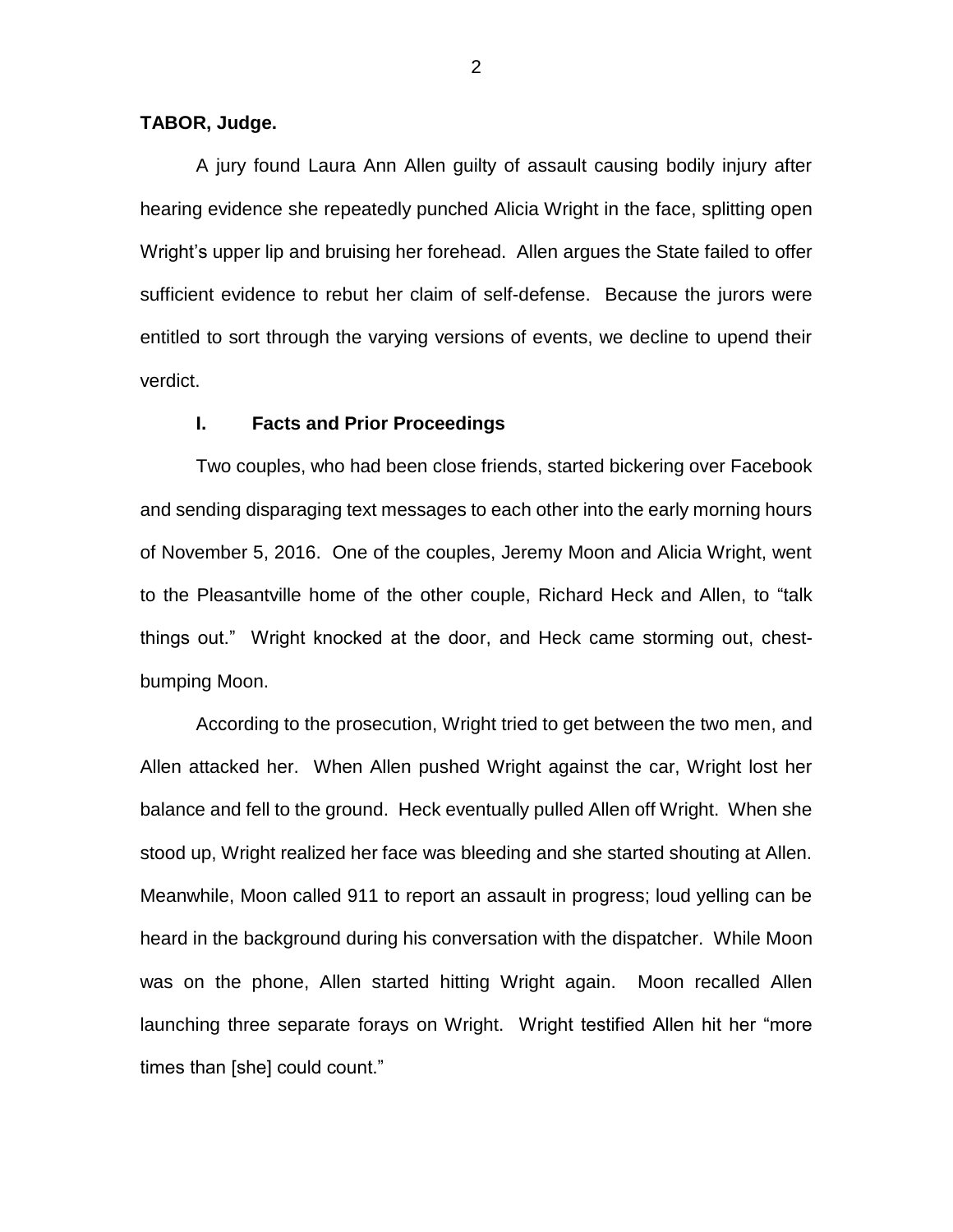Within two minutes of Moon's 911 call, Pleasantville Police Chief Joe Mrstik arrived at the "chaotic" scene. He saw Wright's face "covered in blood" and offered medical assistance. By contrast, the chief saw no injuries to Allen, but she did have blood on her hands and arm. The chief asked Allen several times if she had been assaulted, but she said she had not been. When explaining her fight with Wright, Allen told Chief Mrstik: "I'm sick of her shit and I'm gonna beat her ass." Allen admitted punching Wright when they were pushed against the car and again when they were down on the ground.

The State charged Allen with assault causing bodily injury, a serious misdemeanor, in violation of Iowa Code sections 708.1(2)(a) and 708.2(2) (2016). She claimed self-defense. Moon, Wright, and several police officers testified for the State. Allen did not testify but called two neighbors to support her justification defense. The jury found Allen guilty as charged. The district court sentenced her to ninety days in jail with all but three days suspended and placed her on probation for one year. Allen appeals her conviction.

### **II. Standard of Review**

We review Allen's challenge to the sufficiency of evidence for correction of legal error. *See State v. Shorter*, 893 N.W.2d 65, 70 (Iowa 2017). We will affirm the denial of a motion for judgment of acquittal if the trial record contains substantial evidence supporting conviction. *See id.* We view the evidence in the light most favorable to the State, and we indulge "all reasonable inferences that may be fairly drawn from the evidence." *State v Howse*, 875 N.W.2d 684, 688 (Iowa 2016) (quoting *State v. Showens*, 845 N.W.2d 436, 439 (Iowa 2014)). We consider all evidence, both inclupatory and exculpatory. *State v. Thomas*, 561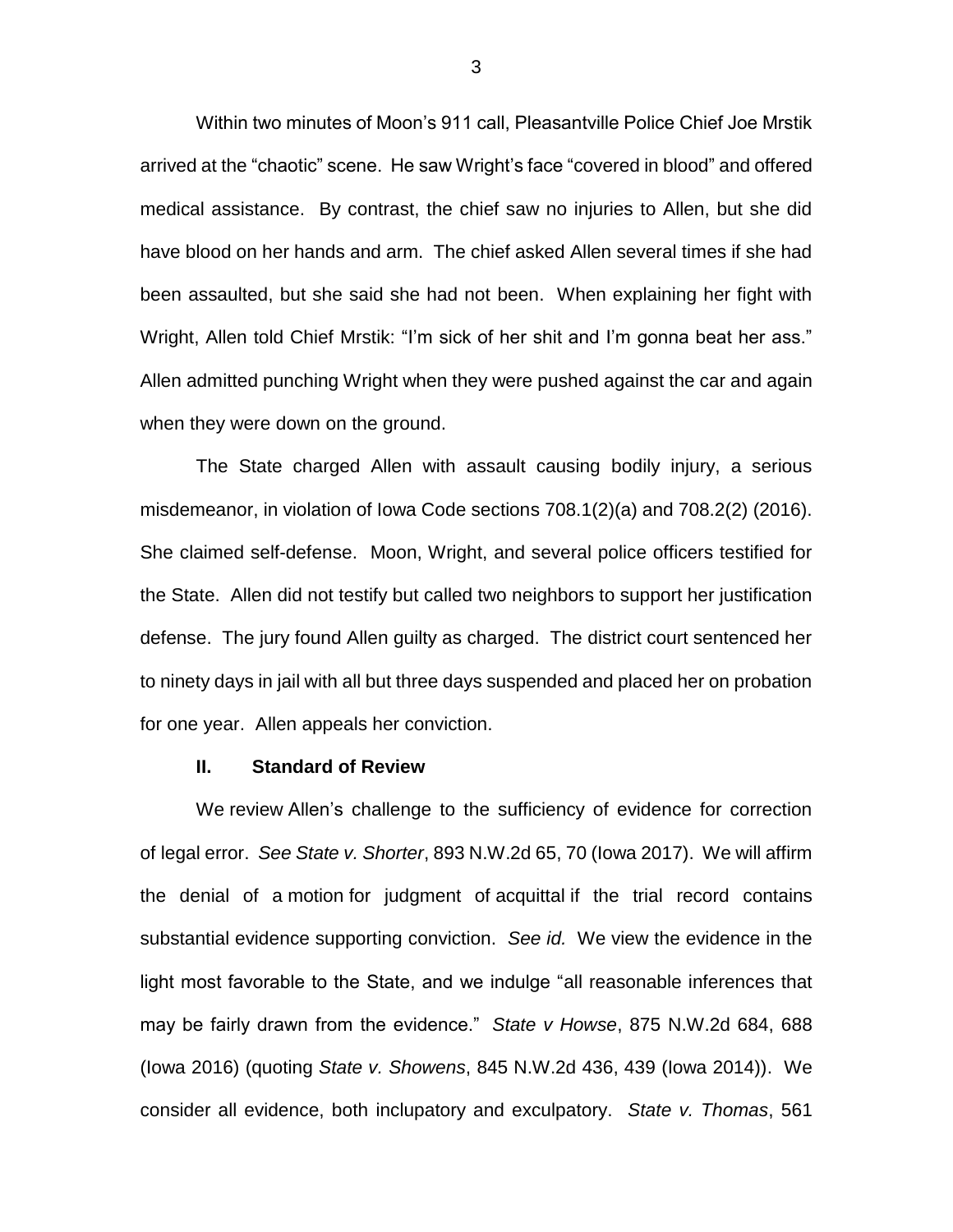N.W.2d 37, 39 (Iowa 1997). "Evidence that raises only 'suspicion, speculation, or conjecture' is *not* substantial evidence." *Id.* (citing *State v. Randle*, 555 N.W.2d 666, 671 (Iowa 1996)). When reviewing a self-defense claim, we also view evidence in the light most favorable to the State. *See State v. Elam*, 328 N.W.2d 314, 319 (Iowa 1982).

# **III. Did the State Present Substantial Evidence Rebutting Allen's Claim of Justification and Supporting Her Conviction for Assault Causing Bodily Injury?**

To convict Allen of this serious-misdemeanor assault offense, the jury was

required to find beyond a reasonable doubt the following elements:

- 1. On or about November 5, 2016, [Allen] assaulted<sup>[1]</sup> Alicia Wright.  $\dots$
- 2. [Allen] had the apparent ability to do the act. . . .
- 3. [Allen] caused a bodily injury to Alicia Wright . . . .
- 4. [Allen] was acting without justification.

 $\overline{a}$ 

The jury could infer Allen's intent from her actions and the circumstances of

the encounter. *See State v. Copenhaver*, 844 N.W.2d 442, 452 (Iowa 2014).

In addition, because Allen raised the issue of self-defense, the State also had the burden to prove beyond a reasonable doubt that she was not justified in her actions. *See State v. Richards*, 879 N.W.2d 140, 148 (Iowa 2016). The State could meet that burden by providing any of the following facts: (1) Allen started or continued the incident resulting in Wright's injury; (2) Allen did not believe she was in imminent danger of death or injury and that the use of force was not necessary

 $<sup>1</sup>$  The jury received an instruction defining assault as an act committed with "the specific</sup> intent to cause pain or injury, result in physical contact which will be insulting or offensive, or place another in fear of immediate physical contact which will be painful, injurious, insulting or offense to another person when coupled with the apparent ability to do the act." *See* Iowa Code § 708.1.